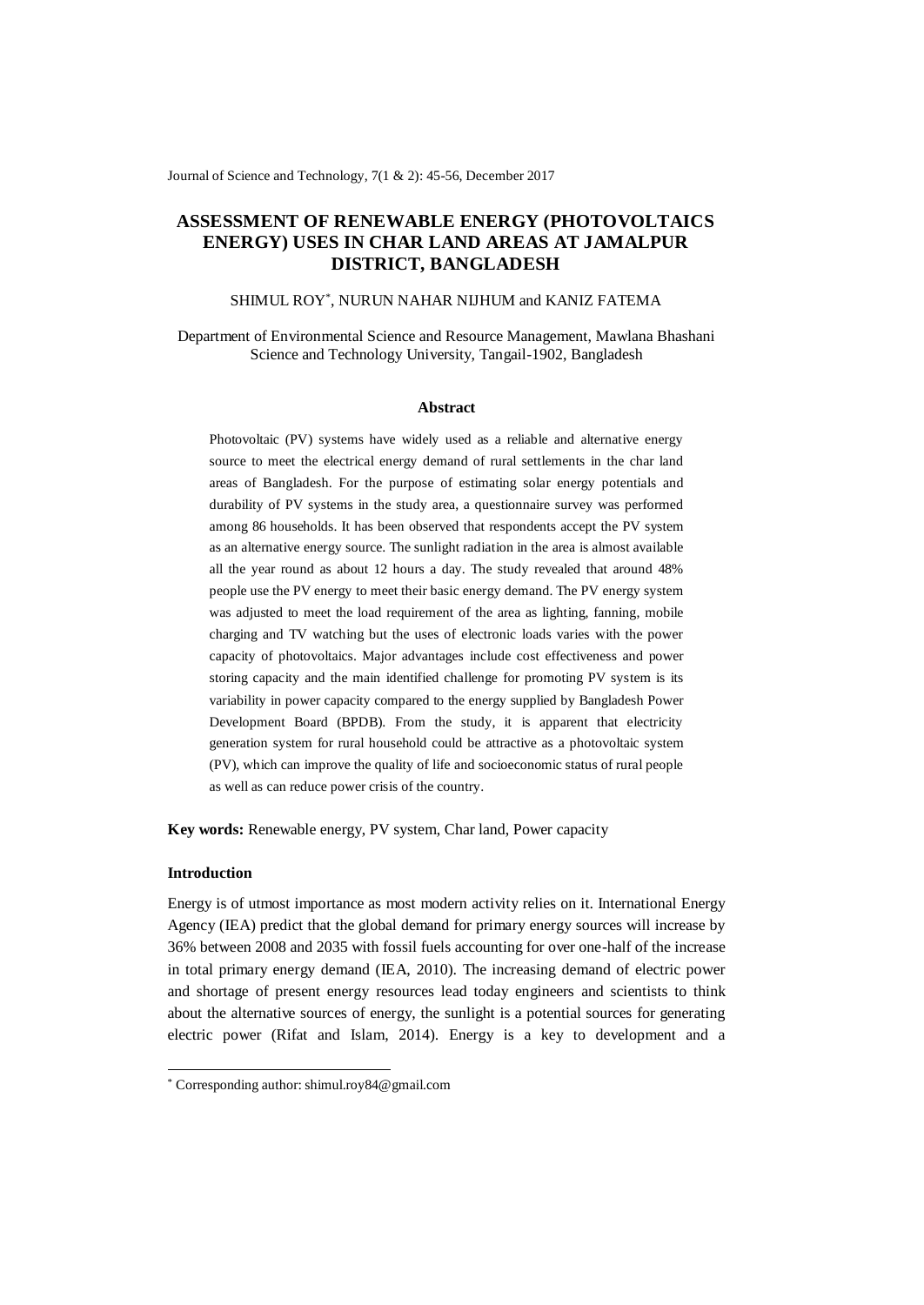fundamental issue in relation to poverty reduction and achievement of SDGs in Bangladesh. It is a low energy consuming country with per capita annual consumption of 220 KW hours. The country is struggling to meet the current demand of 5500 MW (MoEF, 2012).

The demand for energy outstrips the availability. Energy demand will continue to rise in response to expanding economic activity and exploding population. The increasingly high population density in the urban areas and rapid industrialization is also driving up the demand for energy. Indeed, energy security is essential for Bangladesh's sustainable development (MoEF, 2012). Energy is the source of growth and the driver for economic and social development of a nation and its people. Akter (1997) asserted that it is not possible to alleviate poverty and to achieve development until providing sufficient energy to our people for seeing, reading and working.

In Bangladesh is only 55.26% of the households have access to electricity with 90.10% households in urban and 42.49% households in rural areas (BBS, 2010). Low access to electricity and frequency of power outages threaten welfare of citizens. Electricity being an important input to production in manufacturing, agriculture, services and construction. Inadequate supply and frequency of outages has emerged as a binding constraint on production. Increased use of renewable energy such as solar, wind, tidal, geothermal and modern bio-mass technologies can help to achieve energy security in the country as there is shortage of non-renewable energy as the source of fuel (MoPEMR, 2012). Bangladesh is a country where energy crisis seems to be the major problem in spite of being blessed available solar radiation. Solar Energy is inexhaustible and pollution free. Islam and Rashid (2012) stated that solar energy is available everywhere but the greatest amount is available between two broad band's encircling the earth between  $15^{\circ}$  and  $35^{\circ}$  latitude north and south. Fortunately, Bangladesh is situated between 20.30 to 26.38° N and 88.04 to 92.44° E, which is a favorable position in respect of utilization of solar energy (Hasan et al., 2010). Annual amount of radiation varies from 1840 to 1575 kwh/m<sup>2</sup>, which is 50-100% higher than that of Europe. Present total yearly consumption of energy is about 700x1018 J in Bangladesh. This shows that even if 0.07% of the incident radiation can be utilized, total requirement of energy in the country can be met. At present energy utilization in Bangladesh is about 0.15 watt/sq. meter land area, whereas the availability is above 208 watt/sq. meter. This shows the enormity of the potentiality of this source in this country (Islam and Rashid, 2012).

The Government of Bangladesh has taken a number of actions on priority basis to promote production and use of renewable energy in different areas of the country. There has been some progress in expanding use of solar power for domestic purposes especially in off-grid areas. Irrigation pump driven by solar power, solar mini-grids in the distant islands, solar panel assembly plants and telecommunication towers driven by solar power have been installed. In 2011 the government made it mandatory for developers to install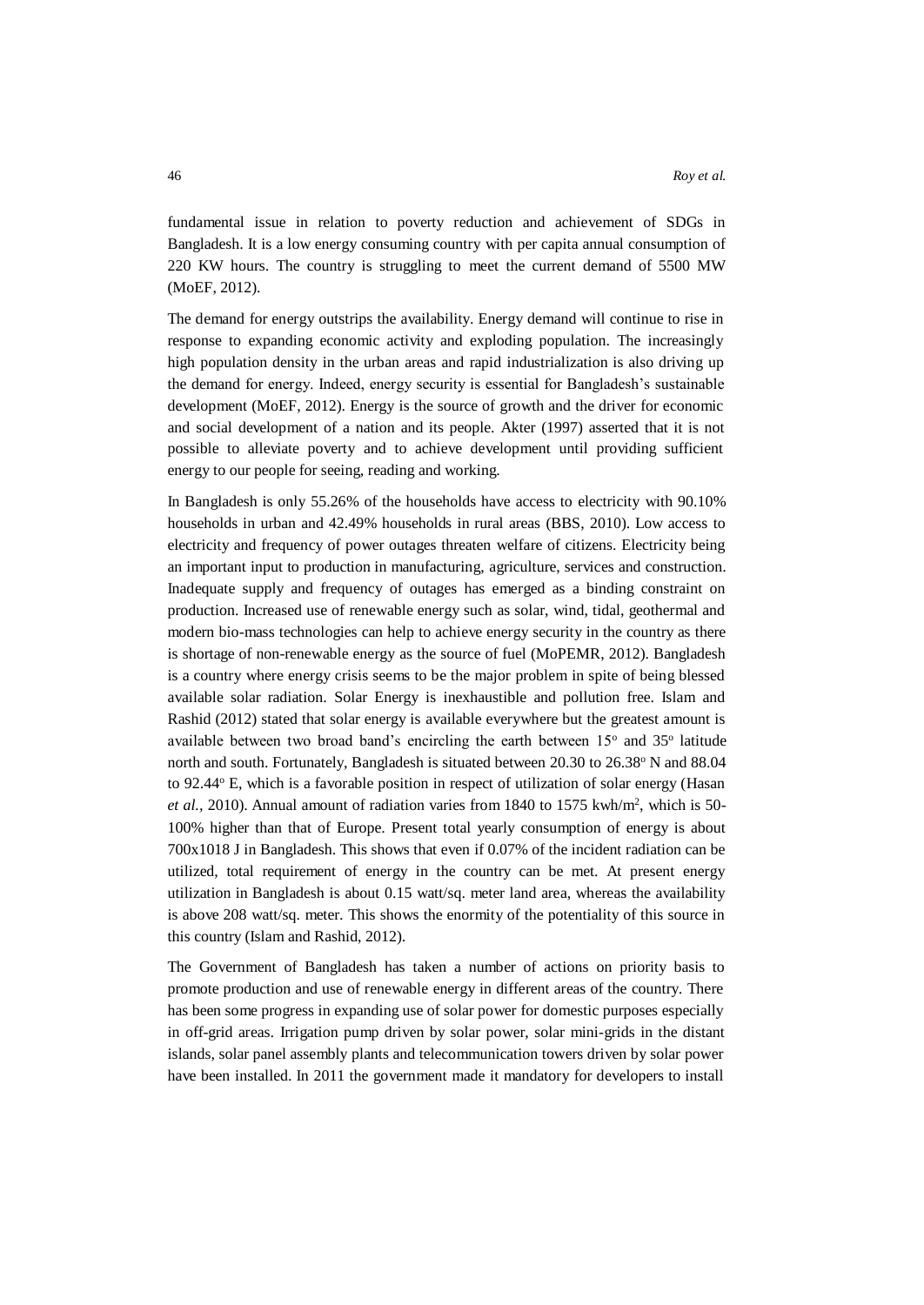solar power in new buildings to meet 3% of their total electricity requirements before getting electricity connections. This saves energy from non-renewable sources and forces the developers to plan for green buildings (MoPEMR, 2012).

Solar photovoltaic (PV) systems are in use throughout the country with over 300,000 household-level installations having capacity of about 15 MW as of November, 2008 (MoPEMR, 2008). Scaling-up of solar PV systems assisted by the development partners are being implemented through Infrastructure Development Company Limited (IDCOL), Rural Electrification Board (REB), Local Government Engineering Department (LGED), Bangladesh Power Development Board (BPDB), NGOs and Private Organizations implementing solar energy program. There is a strong potential for solar energy within the country (MoPEMR, 2008). The objectives of the study were: to identify the present status of renewable energy in selected char land areas; to assess the potentiality for promoting PV systems as a renewable energy sources and to explore obstacles and opportunities for promoting PV energy system in the study area.

### **Materials and Methods**

### *Study area*

This research was conducted in char land areas at Chorcharia in Palbandha union and Degreerchor, Boardbazar at Islampur upazila in Jamalpur district (Fig. 1). Chorchachira has 221 households with a population of 804 and Degeerchor has 115 households with a population of 1263 (BBS, 2011). These selected char lands are located in the bank of Brahmaputra River. In the char lands, the majority of the households are either directly or indirectly dependent on agriculture for their livelihoods (BBS, 2001).

### *Data collection*

The study is primarily based on primary and secondary data sources regarding renewable energy uses in the selected char settlements. Primary data were collected from field observation, questionnaire survey and personal interview. The status of renewable energy was assessed by direct observation and personal interview. Primary data were collected from interview with different institutions (BUET, IDCOL, GIZ, Rahimafroz, Grameen Shakti, CBE, GTS Solar, Solaric, Intraco Renewable Energy LTD. etc.), Government body (MoEPMR, BPDB, REB, SREDA, and LGED), officials (local union parishad chairman, electrical engineer on study area) and questionnaire survey on the users of PV energy systems on study area.

### *Key informant interview*

As a part of primary data collection key informant interview (KII) was carried out with various relevant personnel and professionals. Interviews were usually carried out in a "one to one mode", "one to many mode" and in many cases with more "elderly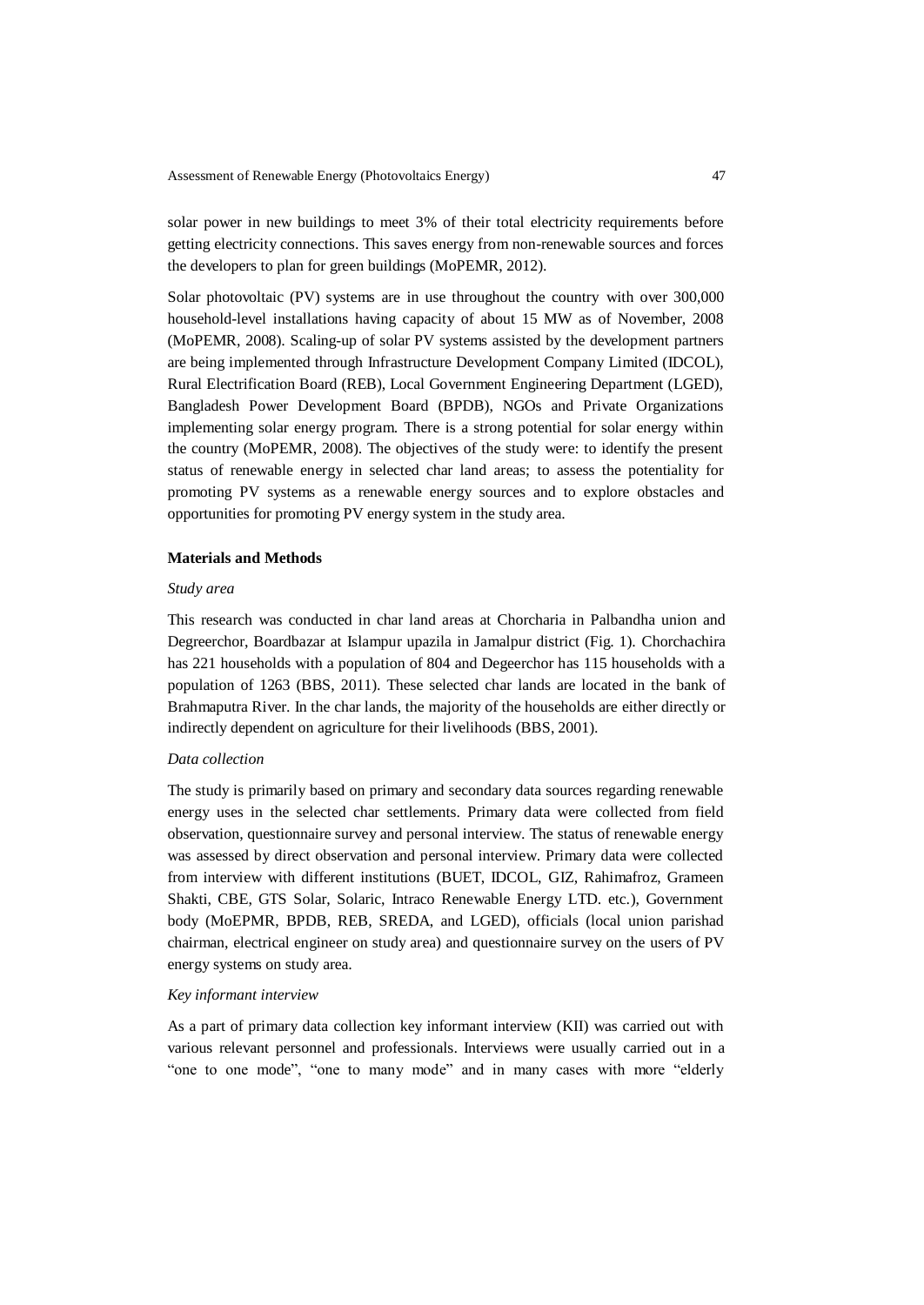informants/ members of the community" as well. The KIIs were carried out with relevant institutional resource personnel (e.g. engineers of MoPEMR, PDB, REB, LGED, BUET, IDCOL, GTZ), local knowledgeable people, livelihood group members, female members in the community, and other associated people (e.g. NGO workers of Grameen Shakti, BRAC, Agriculture Extension Officer, local union parishad officer, school teacher etc.).



**Fig. 1.** Map showing the study area in selected char lands (Chorcharia and Degreerchor)

### *Questionnaire survey and field observation*

To know the energy status of the selected char lands a questionnaire survey was conducted where 86 respondents were selected randomly. The questionnaire was designed based on the study objectives so that it would track down the real condition of that area. Both open ended and close ended questions were included to carry out the survey. Information regarding how the people were benefitted by renewable energy uses in the study area were collected through field observation.

### *Secondary data collection*

Apart from primary data, the collection of relevant secondary data were also very crucial to conduct the study. relevant secondary data like as the energy situation, renewable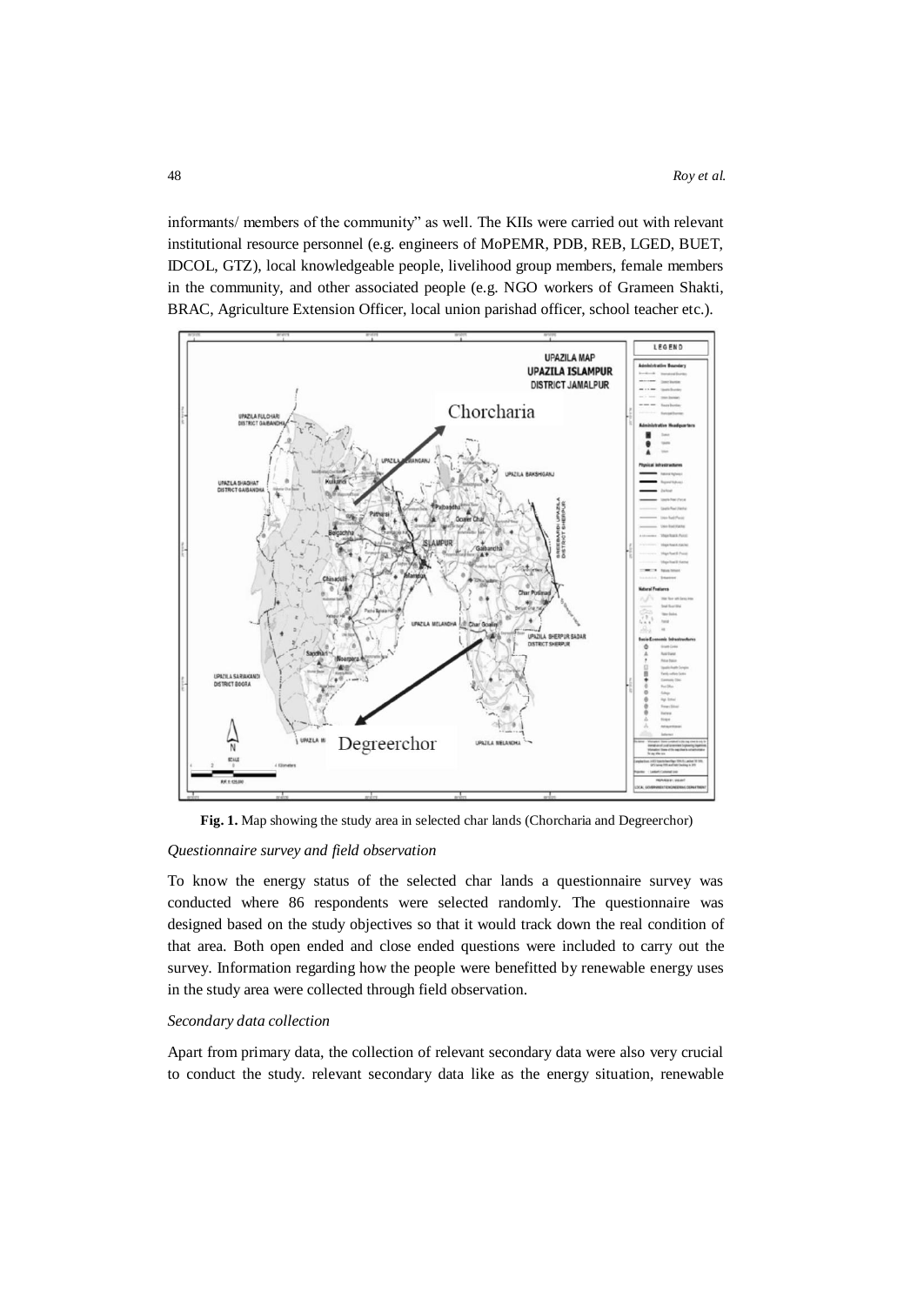energy status, future energy project of Bangladesh and of the studied area, study area population, previous data on energy uses were collected from different sources such as the Ministry of Power, Energy and Mineral Resources (MoPEMR), BPDB, REB, LGED, IDCOL, BRAC university, Grameen Shakti, Union Parishad office etc. Population data was collected from BBS and local Union Parishad office.

### *Sampling procedure*

There are around 221 households in Chorcharia and 115 households on Degreerchor on which around 100 households on Chorcharia and 80 households on Degreerchor use PV energy systems for various purposes. Out of the 180 households of the two selected char lands who use PV energy system, 86 households (i.e. Sample size, N=86) (25 from Chorcharia and 61 from Degreerchor respectively) are randomly selected for the questionnaire survey.

# **Results and Discussion**

### *Beneficiary of PV system in Chorcharia and Degreerchor*

The study showed that around 48% of total population has the access to electricity as PV system in the char land areas of Chorcharia and Degreerchor (Fig. 2). Asaduzzaman *et al.*  (2010) asserted that solar photovoltaics (PV) are used widely throughout the country with more than 80,000 reported households and enterprise level installations (3.5 MW total capacities). The study also identified that solar PV system could be used within a broader rural electrification program if affordable products that meet consumer needs were supplied and supported (Asaduzzaman *et al.*, 2010).



**Fig. 2.** Beneficiary of PV system on Chorcharia and Degreerchor

# *NGO involved in supply of PV system*

As a part of the government project, IDCOL (Infrastructure Development Company Limited) is mainly responsible to supply electricity in remote areas and poor people in Bangladesh. IDCOL supplies around 2 lacks of SHS (solar home system), battery and solar panel every year in Bangladesh. The other companies that work on the same objectives are Rahimafroz, GTZ, Grameen Shakti, BRAC etc. (MoPEMR, 2008). On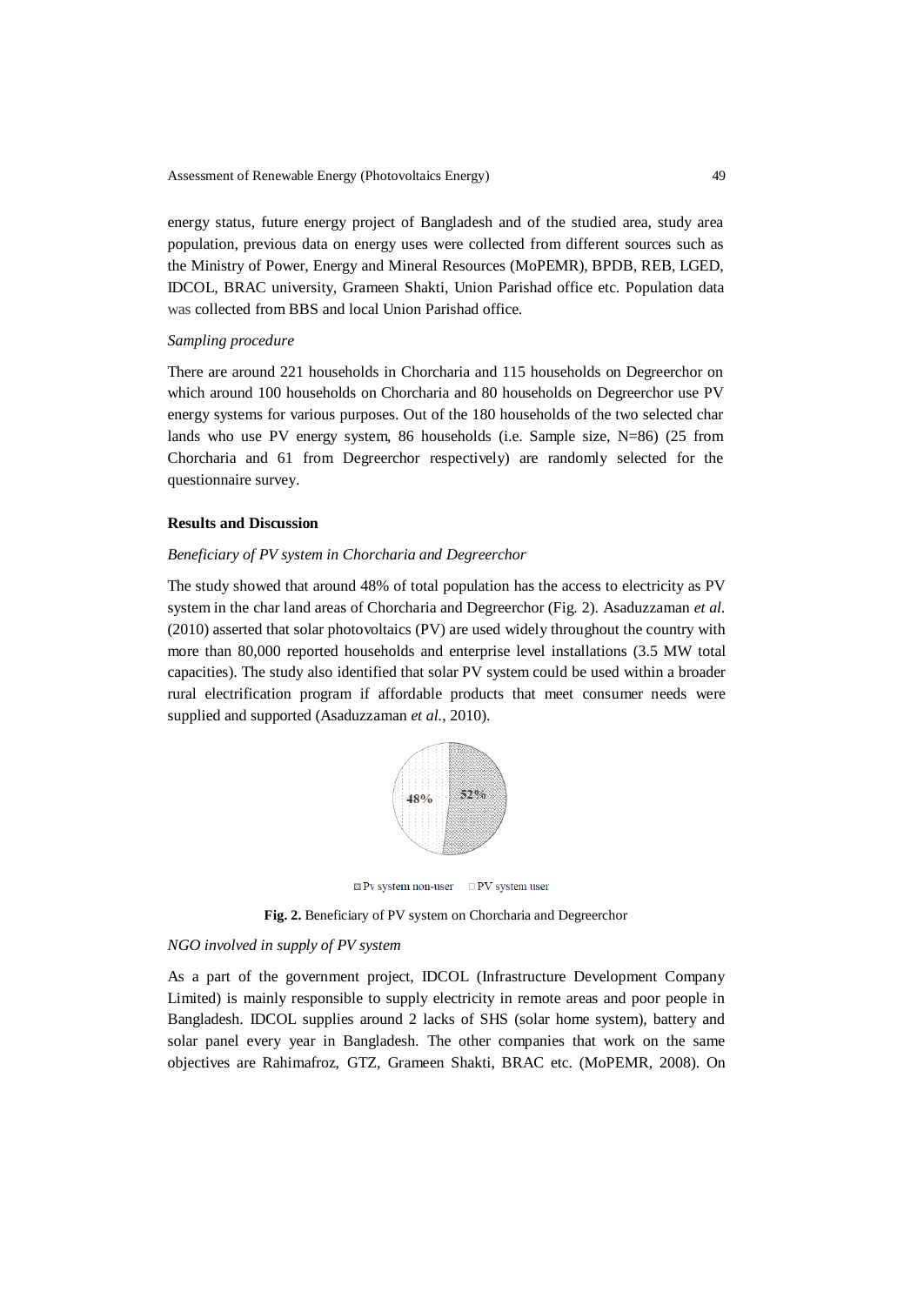Chorcharia and Degreerchor the users know about PV system through six different NGOs such as Rahimafroz, Grameen Shakti, BRAC, Super star, Srizony Bangladesh and Abha Development Society. On Chorcharia and Degreerchor majority of the people uses PV system supplied by Rahimafroz, followed by Grameen Sakti, Abha Development Society, Srizony Bangladesh, BRAC and Superstar (Fig. 3).



**Fig. 3.** NGO involved in supply of PV system on Chorcharia and Degreerchor

### *Power capacity of PV systems*

The study explored that PV systems in Chorcharia and Degreerchor belongs to very poor in power capacity as the technology is not so developed yet in Bangladesh and also for the unwillingness and lack of basic knowledge about PV energy system among the rural people and most of all due to poverty. The people are poor and cannot afford too much for the installment payment. The available PV systems on Chorcharia and Degreerchor were ranged from 20 to 100 watt. The maximum users in Chorcharia and Degreerchor use 20 watt PV system, followed by 50, 40, 30, 65, 85, 75, 105 and 100 watt' respectively (Fig. 4).



**Fig. 4.** Power capacity of PV system uses on Chorcharia and Degreerchor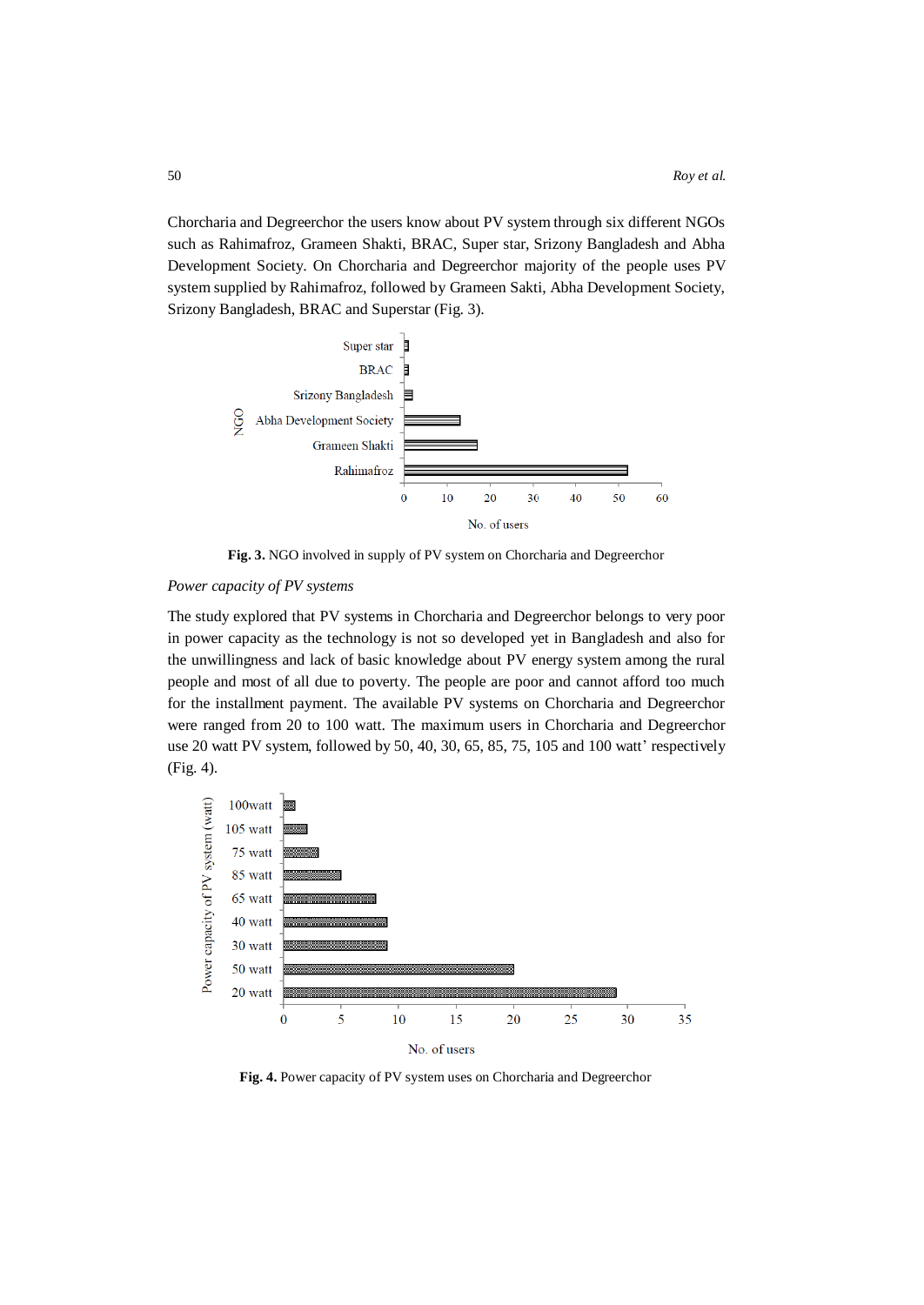### *Status of sunlight availability for PV systems*

Geographically Bangladesh is situated in an ideal location for solar energy utilization. The study revealed that majority of the respondents mentioned that sunlight is available on their PV system and it remains more than 12 hours on the areas, which can help to reduce power crisis in these remote char land areas. For instance, Hasan *et al.* (2010) asserted that solar energy can be a great source for solving power crisis in Bangladesh. According to the respondents, among the three periods (pre-monsoon, monsoon and postmonsoon), maximum sunlight penetration occurs in pre-monsoon period in the char land areas and which is around 12 hours a day. Then the radiation hour decreases from premonsoon to monsoon and from monsoon to post monsoon respectively. On monsoon period maximum radiation occurs up to 10 hours and on post monsoon maximum radiation occurs up to 8 hours a day (Fig. 5).



**Fig. 5.** Duration of sunlight penetration in different periods

### *Duration of PV systems uses in Chorcharia and Degreerchor*

The study showed that as Chorcharia and Degreerchor are remote areas and for the poor power capacity of PV systems, users use PV energy on night time mainly for lighting. The study showed that the majority of the respondents (85%) uses PV system energy about 4-8 hours per day, followed by 1-4 hours per day (8%), 8-12 hours per day (3%) and more than 12 hours per day  $(1\%)$  (Table 1). A similar study was conducted by Maherin (2009) showed that in rural areas of Bangladesh beneficiaries uses PV energy system up to 6 hours a day.

**Table 1. Duration of using PV systems on Chorcharia and Degreerchor**

| Duration of using PV systems (hr./day) | No. of user | Percentage |
|----------------------------------------|-------------|------------|
| 1-4                                    |             |            |
| $4 - 8$                                | 73          | 85         |
| $8 - 12$                               |             |            |
| more than 12 hours                     |             |            |
| Unknown                                |             |            |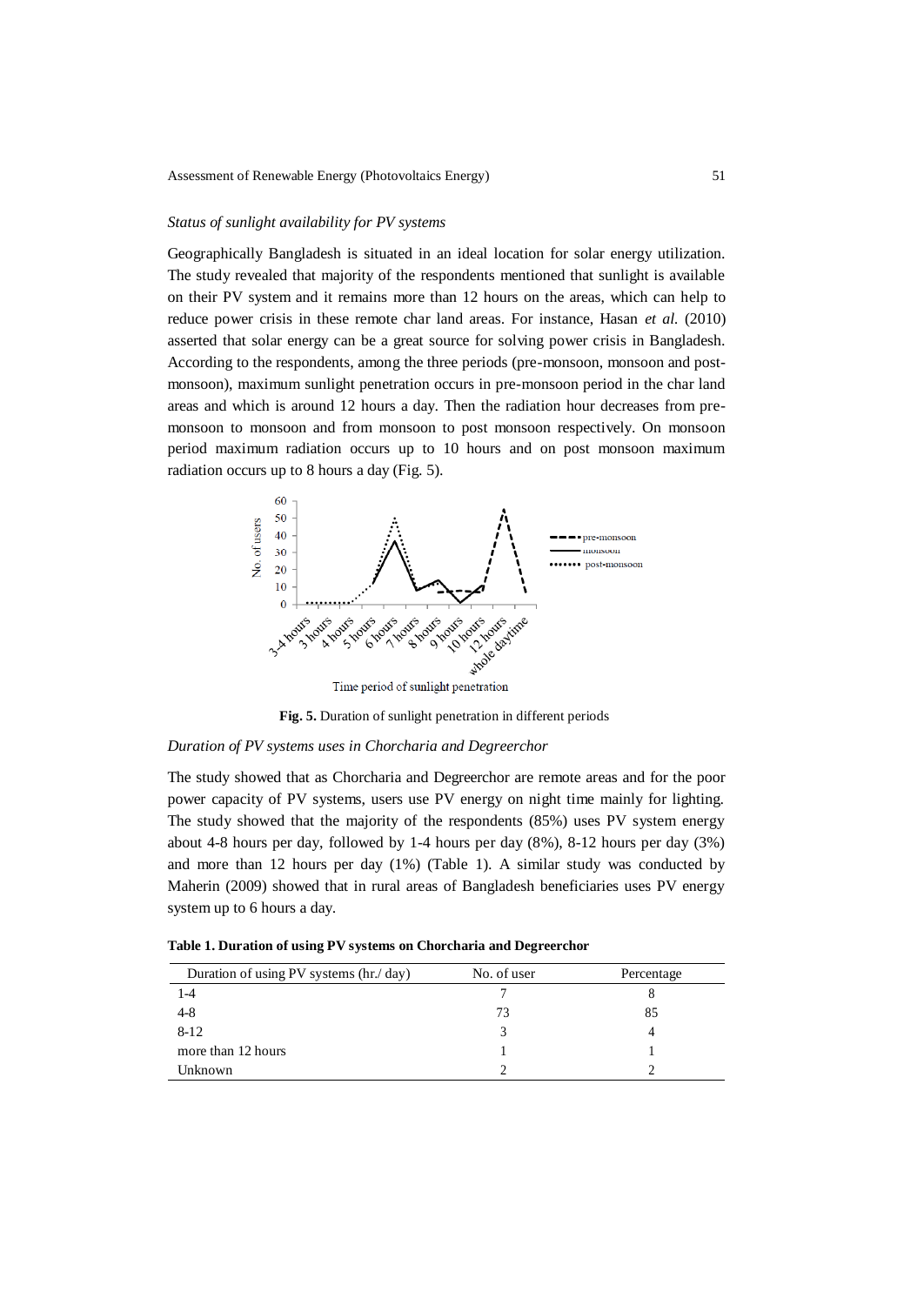# *Uses of PV system in char land areas*

It is revealed from the study that in the char land areas of Chorcharia and Degreerchor, the PV system is currently used by the local inhabitants in various sectors. For instance, all of the surveyed respondents use this energy for lighting, 87% of them uses for mobile charging, 63% uses for fanning, 26% uses for reading and educational purposes and only 2% uses it for watching TV in their houses (Fig. 6). Photovoltaic technologies are generally recognized as enabling technologies, providing electric power for a variety of applications, such as lighting, communications, water pumping and purification (John, 2003).



**Fig. 6.** Electricity consuming activity through household

# *Advantages of PV system*

PV system energy has a lot of advantages in comparison with conventional energy system provided by the Power Development Board (PDB). It is cost effective and durable, once the PV system is installed it can serves more than 25 years.





**Fig. 7.** Advantages of PV system uses on Chorcharia and Degreerchor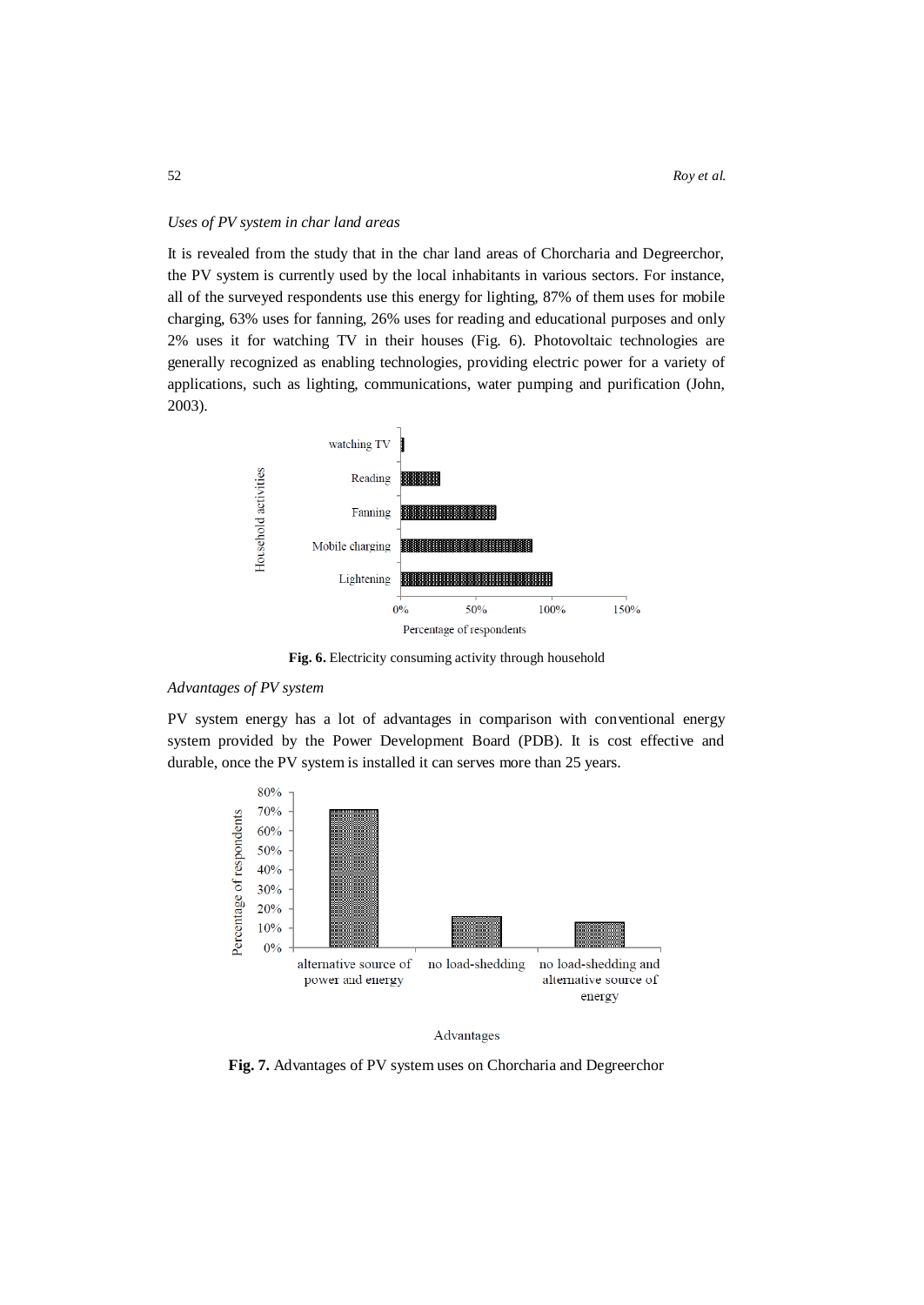The study showed that in Chorcharia and Degreerchor, majority of the respondents (71%) accept it as an alternative source of electricity, which they considered as a major advantage of PV system uses, followed by no load shedding occurred (16%) (Fig. 7). The study conducted by Choudhury (2006) showed that PV energy increases education opportunities, willingness to study, attendance to school, expansion of local business and trade, work opportunities increases for unemployed, cottage industries established, increase in livestock production, working possibility extends at night, new shop emerged, security increases due to light at night and reduces theft and robbery.

### *Impacts of PV system in char land areas*

As an alternative source of energy and blessings of technology for  $21<sup>st</sup>$  century, PV system has some economic, social and environmental impacts some of which are identified during the survey in the char land areas (Table 2).

# *Major Barriers of PV system development*

The main limitation for PV system development on Chorchachira and Degreerchor is its variability of power capacity. Energy capacity ranged from 20 to 105 watt per SHS (Solar Home System) is very poor and thus with poor power capacity it is very difficult to fulfill the energy demand in char land areas. However, the study identified some other barriers of PV system uses in the char land areas such as willingness to use the PV system, lack of basic knowledge on PV system, its operation and maintenance (OM), initial cost of installment, variability of power storage etc. (Fig. 8). The study conducted by Islam and Islam (2005) stated that there are plenty of barriers hindering the widespread deployment of potential PV system including policy barriers, institutional barriers, market barriers, economic, financial and financing barriers, information barriers, human resource barriers. Moomaw *et al.* (2011b) also asserted that there are four types of barriers to promote PV system as an alternative energy source such as i) market failures and economic barriers, ii) information and awareness barriers, iii) sociocultural barriers and iv) institutional and policy barriers.

| <b>Economic impact</b>                                                                                                                                                                                                                                                                                                                            | Social impact                                                                                                                                                                                                                                                                                                                  | <b>Environmental impact</b>                                                                                                                                                                                                                                      |
|---------------------------------------------------------------------------------------------------------------------------------------------------------------------------------------------------------------------------------------------------------------------------------------------------------------------------------------------------|--------------------------------------------------------------------------------------------------------------------------------------------------------------------------------------------------------------------------------------------------------------------------------------------------------------------------------|------------------------------------------------------------------------------------------------------------------------------------------------------------------------------------------------------------------------------------------------------------------|
| It revealed from the study<br>that in the char land of<br>Chorcharia and Degreerchor<br>all of the respondents<br>identified the PV system is a<br>cost effective energy source<br>for them in comparison with<br>the energy supplied by the<br>PDB (Power Development<br>Board) which they considered<br>as the economic impact of PV<br>system. | The study identified<br>some<br>factors that are considered as<br>social impacts of PV system<br>by the local people such as:<br>- it is an alternative source of<br>energy in the char land areas<br>specially for low income<br>people<br>PV system also can be a<br>sustainable source of energy<br>for these remote areas. | As the environmental impacts<br>of PV system in char land<br>areas the majority of the<br>respondents identified it as an<br>environment friendly source<br>of energy which can meet<br>their energy crisis as well<br>as it can also reduce carbon<br>emission. |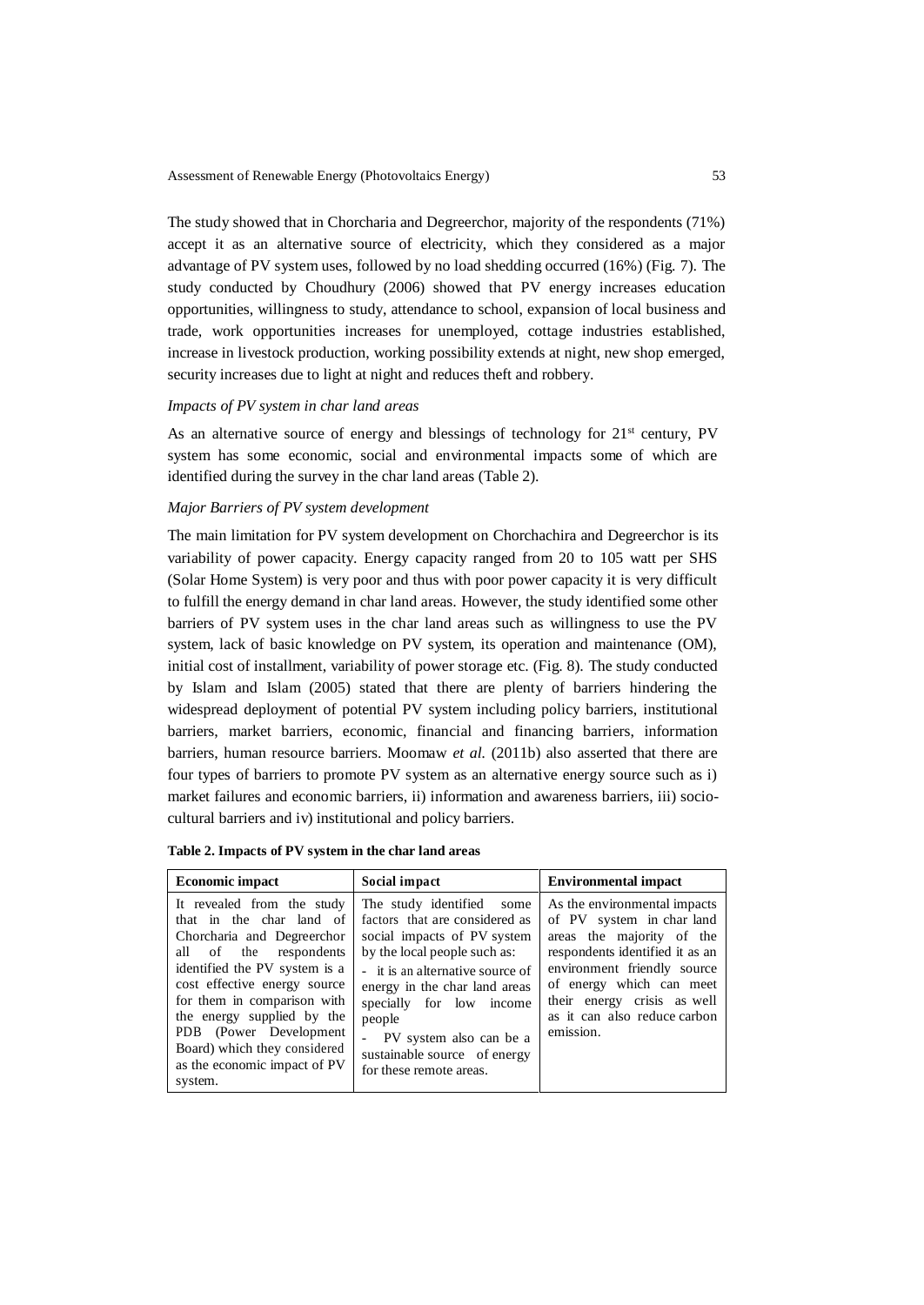

**Fig. 8.** Barriers of PV system uses on Chorcharia and Degreerchor

# *Suggestions for promoting PV system*

In the char land of Chorcharia and Degreerchor the respondents suggest some options that can assist to promote solar PV system. For instance, all the respondents suggest that through increasing power capacity, it is possible to promote PV system in char land areas, followed by developing of PV system (80%), reduction of installment cost (35%) and change the PV system from off-grid to on-grid system (10%) (Fig. 9). To promote PV energy many countries like Denmark, Spain, and Germany have already declared national policies to generate at least 20% of their national demand through renewable sources and by 2050 become completely powered by renewable energy (Muzzammir and Foraji, 2014).



**Fig. 9.** Suggestions for promoting PV system

# **Conclusion**

Photovoltaics energy can help to mitigate the energy crisis in the charland areas of Bangladesh like Chorcharia and Degreerchor with enough solar radiation, although in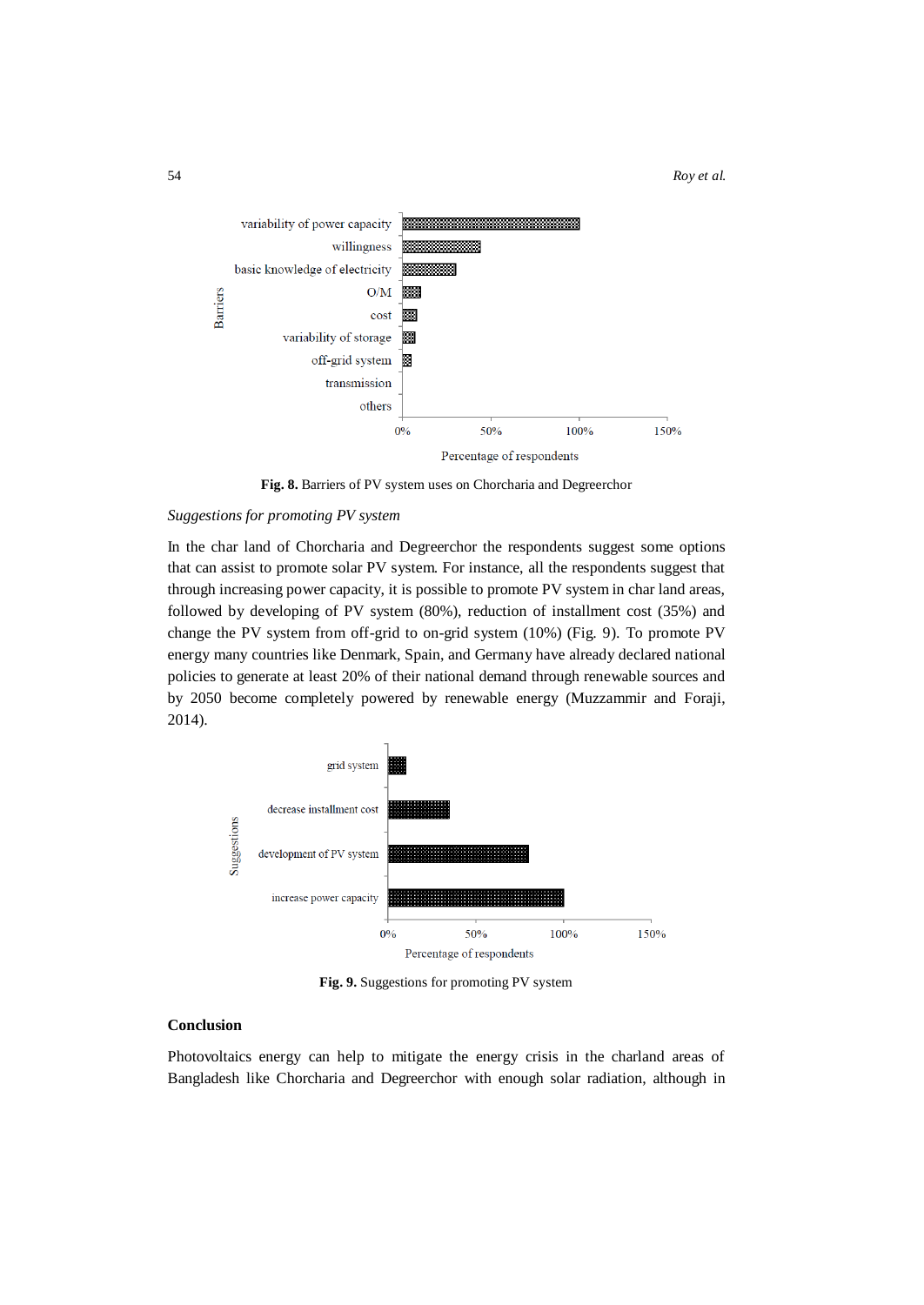monsoon and winter sunlight radiation hour remains short due to weather. It is therefore, become a positive step to involve rural communities directly in this technology because this is the potential way of increasing energy supply and can also contribute to overcome the country's energy crisis and reduce global carbon emission, which can contribute towards achieving sustainable development. To overcome the existing barriers for developing PV system in the char land areas as well as for future planning for its development and implementation this study suggests that technical, social, and institutional barriers have to be overcome; use of solar energy can be disseminated in offgrid rural areas of Bangladesh; social awareness should be built up regarding the benefits of using PV system and government should provide legal support and follow the policies adopted by developed countries in this sector.

### **References**

- Akter, N. 1997. Alternative Energy Situation in Bangladesh a country review. Paper presented at the Regional Training Orientation Course on Alternative Energy Technologies, organized by Approtech Asia Philippine Social Development Center, Philippines, 4p.
- Asaduzzaman, M., F.B. Douglas and R.K. Shahidur. 2010. Restoring Balance: Bangladesh's Rural Energy Realities. *World Bank Paper No. 181.* Energy Sector Management Assistance Program (ESMAP), World Bank, Washington, D.C. 75p.
- BBS (Bangladesh Bureau of Statistics). 2001. Statistical Year Book of Bangladesh, Statistics Division, Ministry of Planning, Dhaka, Bangladesh.
- BBS 2010. Report of the Household Income and Expenditure Survey. Bangladesh Bureau of Statistics, Statistics Division, Ministry of Planning, Dhaka, Bangladesh.
- BBS (Bangladesh Bureau of Statistics). 2011. Statistical Year Book of Bangladesh, Statistics Division, Ministry of Planning, Dhaka, Bangladesh.
- Choudhury, H.U. 2006. Making infrastructure work for the poor: Development benefits of PV systems in two Bangladesh communities. *Journal of Energy in Southern Africa,* **17(2):** 36
- Hasan, F., Z. Hossain, M. Rahman and S.A. Rahman. 2010. Design and Development of a Cost Effective Urban Residential Solar PV System.
- IEA (International Energy Agency). 2010. World Energy Outlook 2010*,* Paris, OECD/IEA, pp. 46- 47.
- Islam, S.A.K.M. and M. Islam, 2005. Status of renewable energy technologies in Bangladesh. *Islamic Education, Scientific and Cultural Organization (ISESCO) Science and Technology Vision*, **1:** 51-60.
- Islam, M.R. and T.H.M.S. Rashid. 2012. Prospects and Potential Analysis of Solar and Biomass Energy at Pabna District, Bangladesh: A Realistic Way to Mitigate District Energy Demand, *International Journal of Engineering and Advanced Technology (IJEAT),* **2:** 2249-8958.
- John, P.T.P.E. 2003. Solar Energy Technologies: Contributing to a Robust Energy Infrastructure. *Solar Program Review.*
- Maherin, H.T. 2009. Performance Analysis of BRAC Solar Energy Program. 15p.
- MoEF (Ministry of Environment and Forests). 2012. Rio+20: National Report on Sustainable Development. Govt. of the People's Republic of Bangladesh, pp. 57-59.
- MoPEMR (Ministry of Power, Energy and Mineral Resources). 2008. Govt. of the People's Republic of Bangladesh, Renewable energy policy of Bangladesh, Dhaka, Bangladesh.